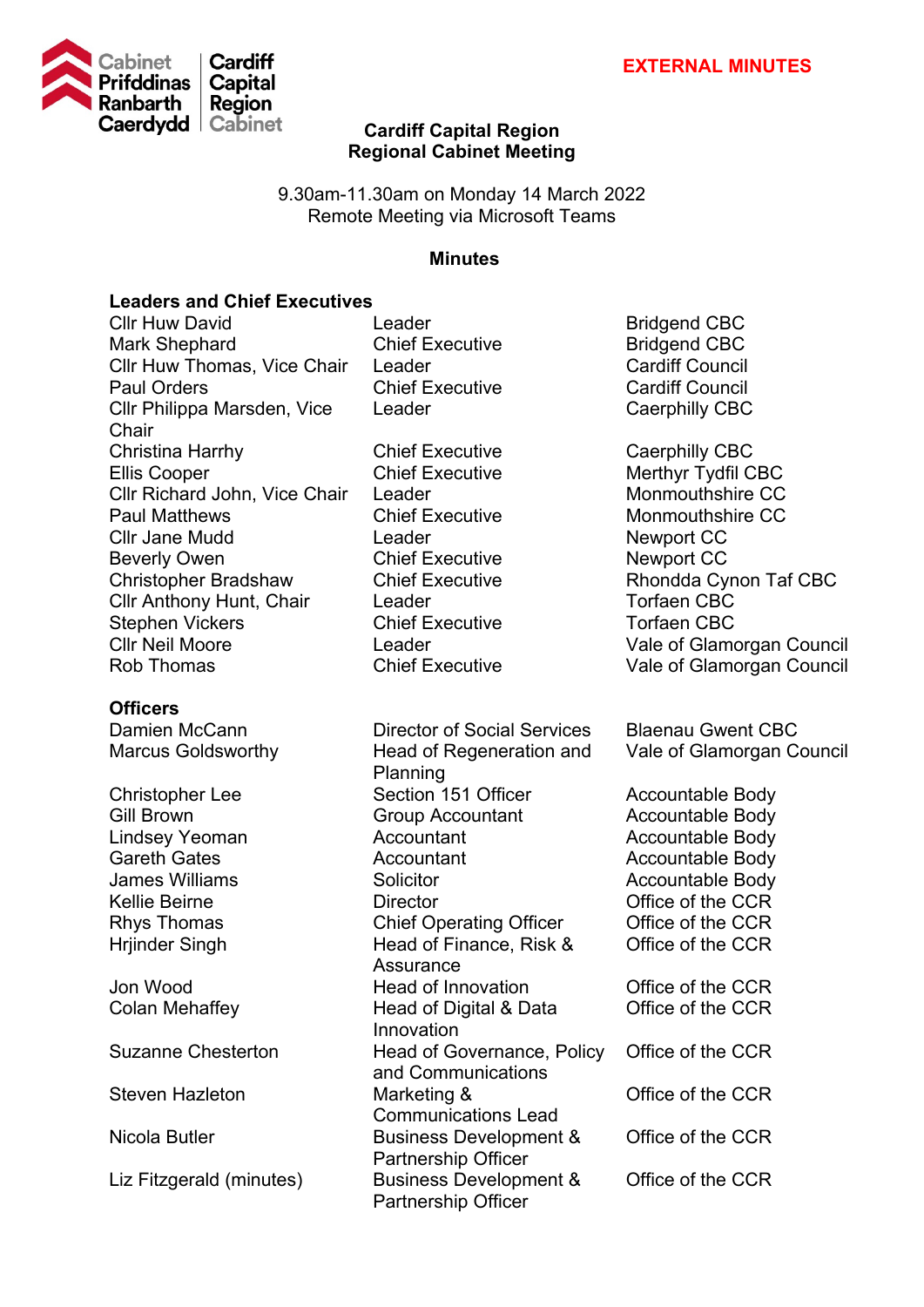#### **EXTERNAL MINUTES**

**Observers** Gareth Ashman Head Of Infrastructure UK Government Senior Project Delivery Manager – South East **Wales** Claire Jenkins **Special Advisor** Welsh Government **Apologies**  Cllr Nigel Daniels **Leader Click Leader** Blaenau Gwent CBC Cllr Lisa Mytton **Leader** Merthyr Tydfil CBC Cllr Andrew Morgan Leader Leader Rhondda Cynon Taf CBC Michelle Morris **Managing Director** Blaenau Gwent CBC Nicola Somerville Head of Inclusive Growth & Business Development Robert O'Dwyer **Head of Infrastructure** Office of the CCR

Welsh Government

Office of the CCR

Recording of the meeting was started at 09:40

# **1. Welcome and Apologies**

Cllr Hunt opened the meeting and apologies were noted.

# **2. Declarations of Interest**

No declarations of interest were received.

# **3. Minutes of the meeting held on 21 February 2021**

The minutes of the previous meeting on 21 February were agreed as a true and accurate record of the meeting.

#### **4. 2021/22 Month 10 Joint Committee Revenue Budget Monitoring Position**

- (1) Chris introduced the report.
- (2) The motion to deal with the recommendations of the report was moved by Cllr Marsden and seconded by Cllr Hunt.
- (3) Cllr Hunt obtained individual votes of acceptance from Leaders in the following order: Monmouthshire; Newport; Cardiff; Caerphilly; Vale of Glamorgan; Bridgend; Torfaen.

Cllr Daniels, Cllr Mytton and Cllr Morgan were not present to vote for Blaenau Gwent, Merthyr Tydfil and Rhondda Cynon Taf respectively.

(4) It was resolved that the CCR Regional Cabinet:

#### **ACTION**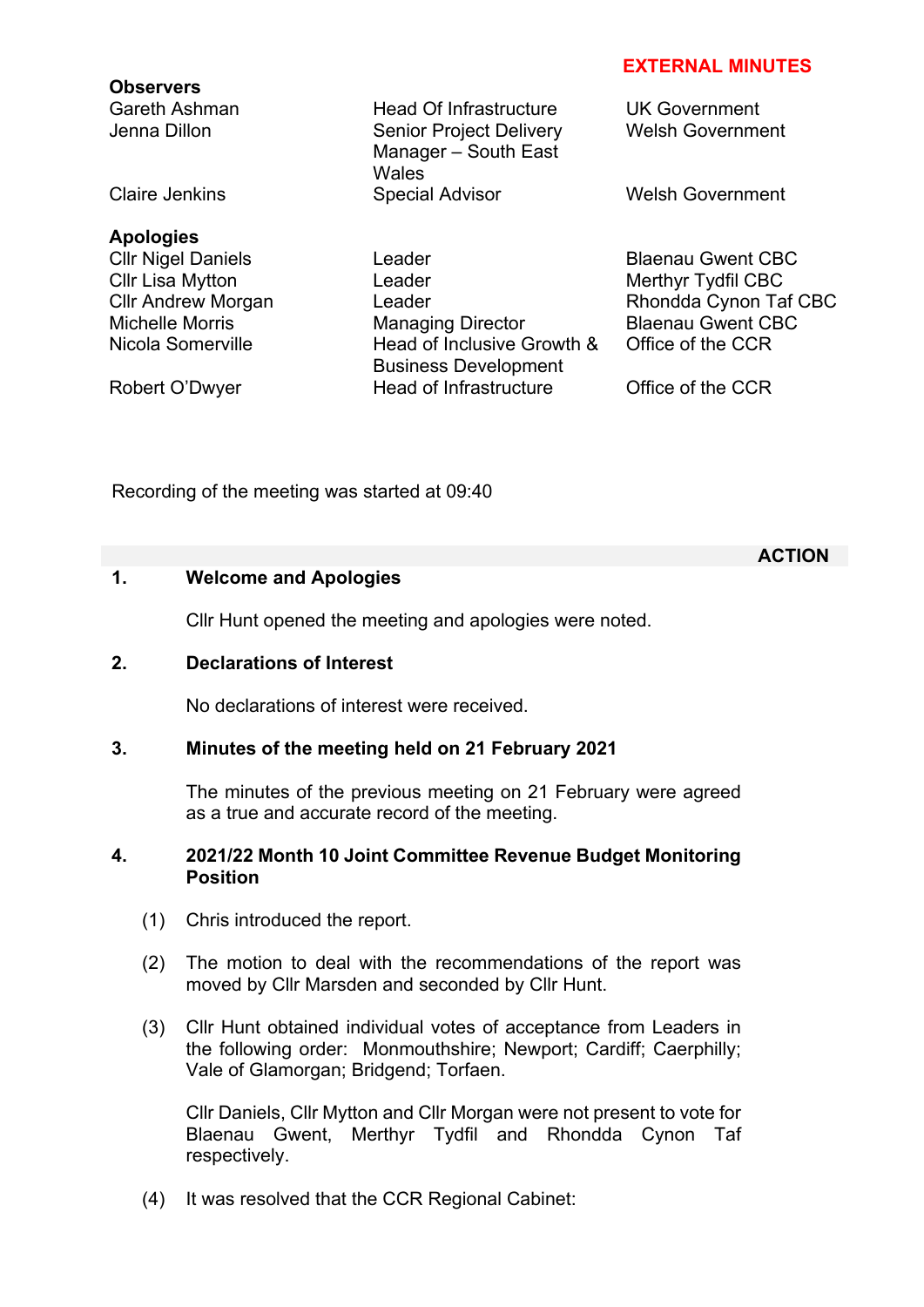(1) noted the actual expenditure, income and projected full year outturn position as at the 31 January 2022 (Month 10), against its approved 2021/22 Revenue Budget.

## **5. 2021/22 Annual Business Plan - Quarter 3 Performance Report**

- (1) Kellie introduced the report and provided some narrative around the performance report.
- (2) Cllr Thomas asked if a Briefing be arranged as soon as was practically possible for the new Regional Cabinet to help understand the main issues and features of key projects.

- (3) The motion to deal with the recommendations of the report was moved by Cllr Marsden and seconded by Cllr John.
- (4) Cllr Hunt obtained individual votes of acceptance from Leaders in the following order: Monmouthshire; Newport; Cardiff; Caerphilly; Vale of Glamorgan; Bridgend; Torfaen.

Cllr Daniels, Cllr Mytton and Cllr Morgan were not present to vote for Blaenau Gwent, Merthyr Tydfil and Rhondda Cynon Taf respectively.

- (5) It was resolved that the CCR Regional Cabinet:
	- (1) noted the overall progress at Quarter 3 2021/22 including the budget position reported at Appendix 2;
	- (2) considered and approved the Quarter 3 performance reports and authorised the Director of the Cardiff Capital Region City Deal to formally submit the reports, including supporting information to both UK and Welsh Governments, and other stakeholders as required, on behalf of the Regional Cabinet;
	- (3) noted the Quarter 3 Programme Monitoring Report at Appendix 1 that set out the enhanced approach to highlight reports and overall comprehensive programme monitoring on the first tranche of delivery projects;
	- (4) noted the work on benefits realisation and impact assessment, alongside developing a new financial forecasting and profiling framework to enhance the overall CCR operating model, ensuring its fitness for purpose.

# **6. Seeding a Northern Valleys Fund**

*Appendix 1 to this report is exempt from publication because it contains information of the kind described in paragraphs 14 (information relating to the financial or business affairs of any* 

**ACTION**: A Briefing session would be held following the local government elections in May to ensure new administrations were up to speed on CCR projects. **KB**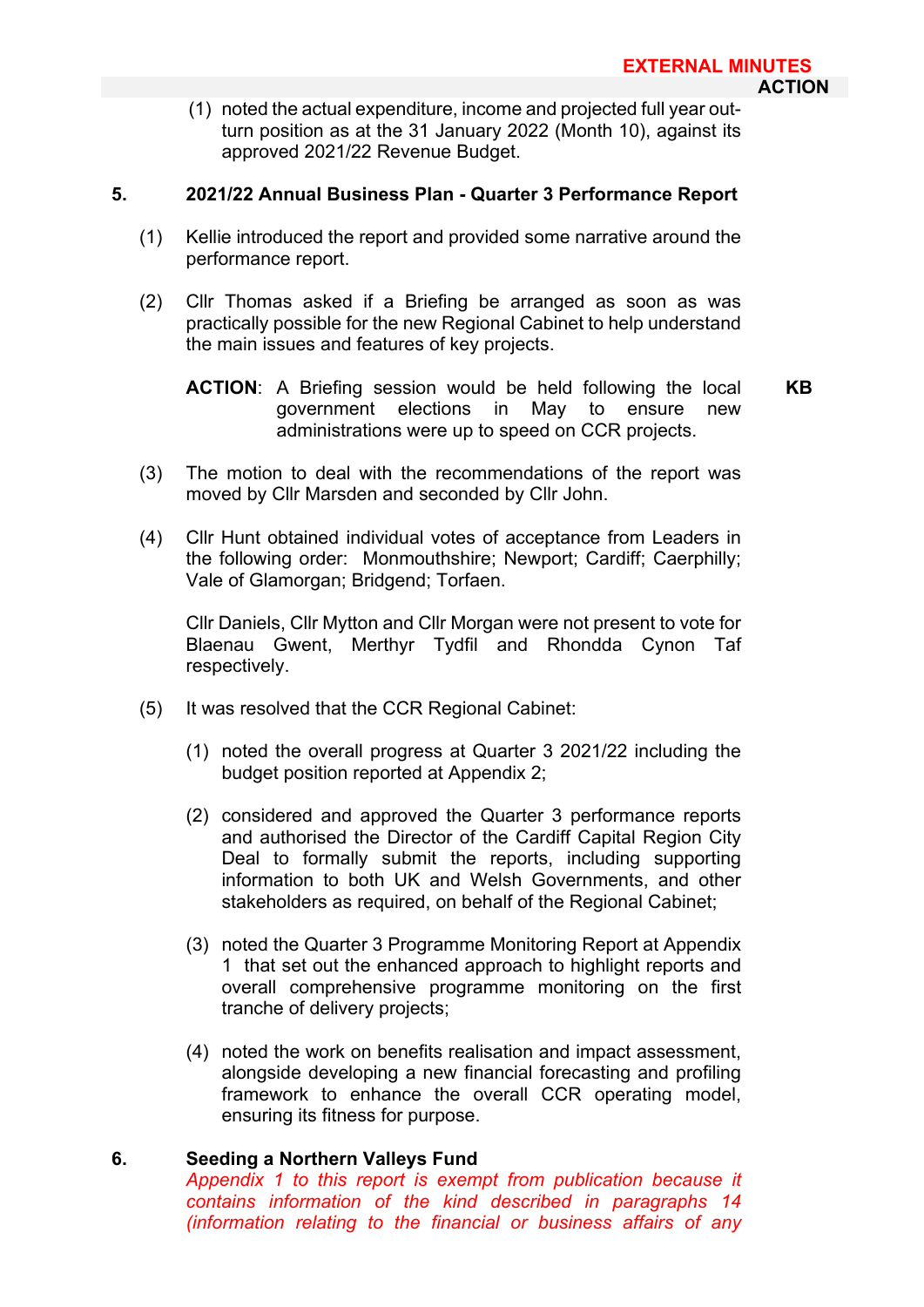*particular person) and 21 (public interest test) of parts 4 and 5 of Schedule 12A to the Local Government Act 1972 and in all the circumstances of the case the public interest in maintaining the exemption outweighs the public interest in disclosing the information.*

- (1) Kellie introduced the report.
- (2) Leaders discussed the item:
	- Cllr Thomas welcomed the report in principle but questioned the logic of creating a specific fund beyond the Wider Investment Fund (WIF). He asked if the KPI targets would be varied as they existed for the overall fund, i.e., to make them more flexible.
		- Kellie confirmed they would retain focus around the 3 key UK Government targets of GVA, jobs and inward investment. There would be flexibility to tailor the fund.
	- Cllr Mudd said she was supportive in principle, but the narrative should refer to the levels of deprivation in the region's urban areas. It would be important to acknowledge this; if the region were focusing on this project the narrative needed to acknowledge that there were areas of disadvantage across the whole region.
	- Cllr Marsden was pleased to see the report. The viability gap issues had to be acknowledged. Cllr Marsden agreed with Cllr Mudd's comments.
		- Kellie said that adaptation was the watchword, and it was about the growth for the whole region being distributed and inclusive. The CCR believed that, with potential match-funding from Welsh Government this would be a large scale, long-term intervention to tackle deep-seated structural issues.
	- Cllr David welcomed the report and the initiative; Leaders had seen successive initiatives to tackle the inequality and disadvantages in their communities. There had been some success and it would be important for the region to lead on this latest initiative. It would require major long-term investment but also would need the same rigour as on other projects and they would need to ensure it was nimble.
		- Kellie said that Cllr David was right, the principles helped build momentum. UK and Welsh Governments did not want to see those principles lost.
		- Paul Matthews said that the CCR Investment Panel had had a debate about the issues that Cllr Thomas had referred to and had been convinced that there was an advantage to the additional fund based on a discussion around metrics. Paul said the region would need to be careful around the language and communication to ensure the correct image was presented, i.e., it would be a seed fund.
	- Cllr Hunt agreed with Paul's comments and that a seed fund would be consistent with the region's approach and the desire for the region to be a catalyst and trying to break the mould.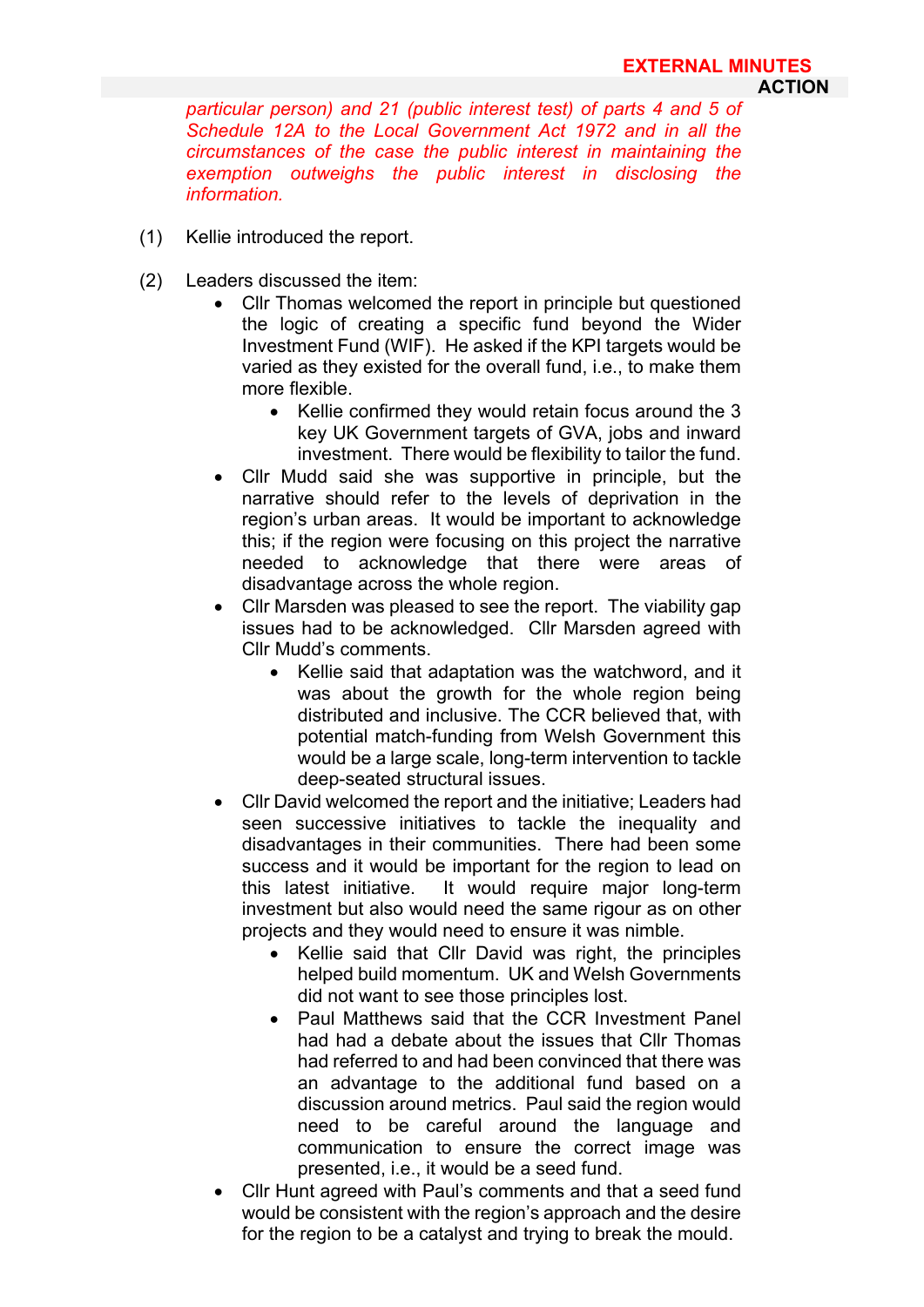- (3) The motion to deal with the recommendations of the report was moved by Cllr Marsden and seconded by Cllr John.
- (4) Cllr Hunt obtained individual votes of acceptance from Leaders in the following order: Cardiff; Monmouthshire; Newport; Caerphilly; Vale of Glamorgan; Bridgend; Torfaen.

Cllr Daniels, Cllr Mytton and Cllr Morgan were not present to vote for Blaenau Gwent, Merthyr Tydfil and Rhondda Cynon Taf respectively.

- (5) It was resolved that the CCR Regional Cabinet:
	- (1) endorsed the proposal in the report to ringfence c£30M of the Wider Investment Fund to speed the development and deployment of a Northern Valleys Seed Fund – subject to business case and the requirements of the Investment and Intervention Framework.
	- (2) approved the award of £1M from the CCR Project Development Fund in 2022/23 to invest in the capacity required to test the viability and validity of certain proposals, under priority headings and in order to shape, inform and test the business case; and,
	- (3) endorsed moves to engage Welsh Government in dialogue about the future development of the Valleys Regional Park and its potential fit and contribution to CJC objectives.

# **7. Local Authority Transport Levelling-up Fund (LUF) Bids**

- (1) Kellie introduced the item.
- (2) The motion to deal with the recommendations of the report was moved by Cllr Marsden and seconded by Cllr John.
- (3) Cllr Hunt obtained individual votes of acceptance from Leaders in the following order: Cardiff; Monmouthshire; Newport; Caerphilly; Vale of Glamorgan; Bridgend; Torfaen.

Cllr Daniels, Cllr Mytton and Cllr Morgan were not present to vote for Blaenau Gwent, Merthyr Tydfil and Rhondda Cynon Taf respectively.

- (4) It was resolved that the CCR Regional Cabinet:
	- (1) noted and provided strategic endorsement to the schemes that CCR's constituent Councils propose to submit as LUF bids to ensure the region presents a coherent programme. The individual bids will form parts of a delivery programme that evidences a regional and strategic fit and that aligns with the relevant strategies identified, including: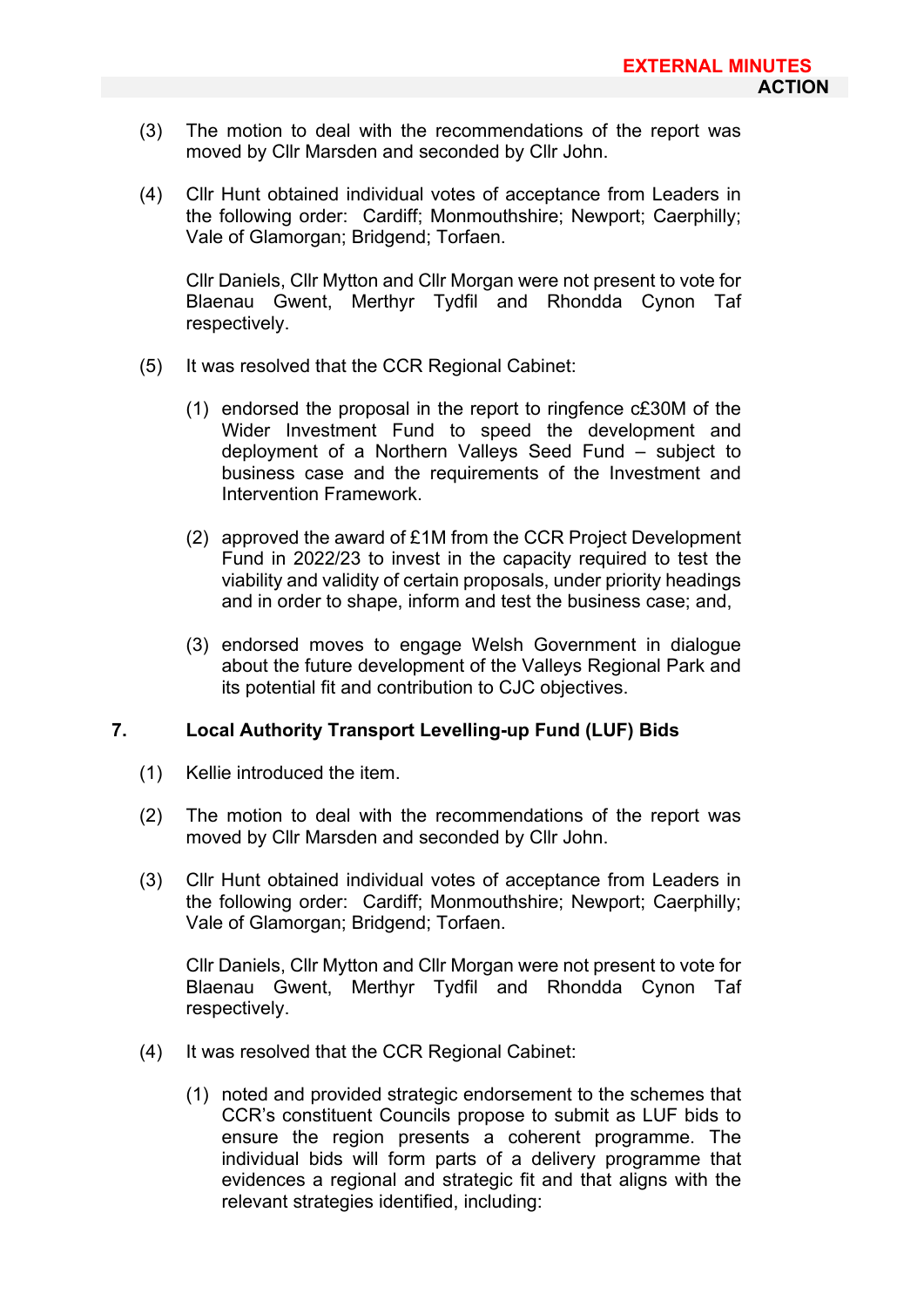- SEW Transport Commission
- Hendy Review of Union Connectivity
- Metro Enhancement Framework
- Western Gateway/ strategic transport corridors and subnational transport plan
- CCR's Passenger Rail Vision
- Metro Plus schemes
- Comprehensive re-development of Cardiff Central 'Metro Central'
- Wales Transport Strategy

Recording of the meeting was stopped at 10:18

(5) Cllr Thomas confirmed his vote for Item 7 Local Authority Transport Levelling-up Fund (LUF) Bids to ensure a quorate vote had been made as there had been connection issues when the original vote had been taken. James confirmed that the vote had been correctly secured.

*The reports and discussions below are exempt from publication because they contain information of the kind described in paragraphs 14 (information relating to the financial or business affairs of any particular person) and 21 (public interest test) of parts 4 and 5 of Schedule 12A to the Local Government Act 1972 and in all the circumstances of the case the public interest in maintaining the exemption outweighs the public interest in disclosing the information*

# **8. Full Business Case for the Cyber Innovation Hub**

- (1) Colan introduced the item and went through a presentation.
- (2) The motion to deal with the recommendations of the report was moved by Cllr Marsden and seconded by Cllr John.
- (3) Individual votes of acceptance were received from Leaders by a show of virtual Microsoft Teams 'hands' from Cardiff, Monmouthshire, Newport, Caerphilly, Vale of Glamorgan, Bridgend and Torfaen.

Cllr Daniels, Cllr Mytton and Cllr Morgan were not present to vote for Blaenau Gwent, Merthyr Tydfil and Rhondda Cynon Taf respectively.

- (4) It was resolved that the CCR Regional Cabinet accepted the recommendations of the exempt report.
- **9. Full Business Case for Master in Cyber Security and Technology**
	- (1) Rhys introduced the item.
	- (2) The motion to deal with the recommendations of the report was moved by Cllr Marsden and seconded by Cllr John.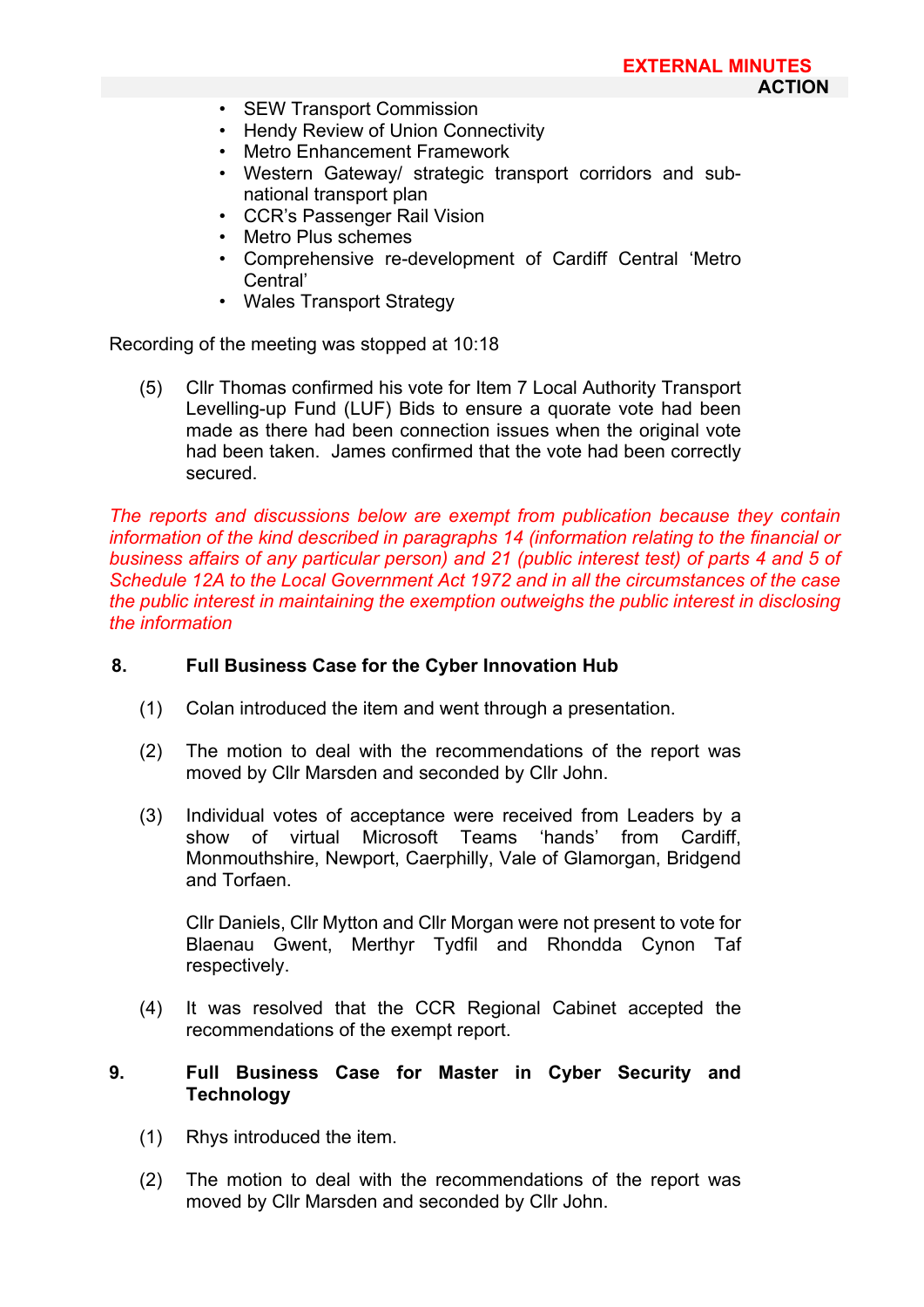(3) Individual votes of acceptance were received from Leaders by a show of virtual Microsoft Teams Monmouthshire, Newport, Caerphilly, Vale of Glamorgan, Bridgend and Torfaen.

Cllr Daniels, Cllr Mytton and Cllr Morgan were not present to vote for Blaenau Gwent, Merthyr Tydfil and Rhondda Cynon Taf respectively.

(4) It was resolved that the CCR Regional Cabinet accepted the recommendations of the exempt report.

# **10. Full Business Case for FinTech Wales**

- (1) Rhys introduced the item.
- (2) The motion to deal with the recommendations of the report was moved by Cllr Marsden and seconded by Cllr David.
- (3) Individual votes of acceptance were received from Leaders by a show of virtual Microsoft Teams 'hands' from Cardiff, Monmouthshire, Newport, Caerphilly, Vale of Glamorgan, Bridgend and Torfaen.

Cllr Daniels, Cllr Mytton and Cllr Morgan were not present to vote for Blaenau Gwent, Merthyr Tydfil and Rhondda Cynon Taf respectively.

(4) It was resolved that the CCR Regional Cabinet accepted the recommendations of the exempt report.

### **11. Report of the Investment Panel: Recommendations Logs and Project Updates**

- (1) Rhys introduced the item.
- (2) The motion to deal with the recommendations of the report was moved by Cllr Marsden and seconded by Cllr John.
- (3) Cllr Hunt obtained individual votes of acceptance from Leaders by a show of hands from Cardiff, Monmouthshire, Newport, Caerphilly, Vale of Glamorgan and Torfaen.

Due to connection issues, Cllr David provided his verbal agreement to the discussions and voted to accept the recommendations of the report via a mobile telephone call broadcasted to the Board.

Cllr Daniels, Cllr Mytton and Cllr Morgan were not present to vote for Blaenau Gwent, Merthyr Tydfil and Rhondda Cynon Taf respectively.

(4) It was resolved that the CCR Regional Cabinet accepted the recommendations of the exempt report.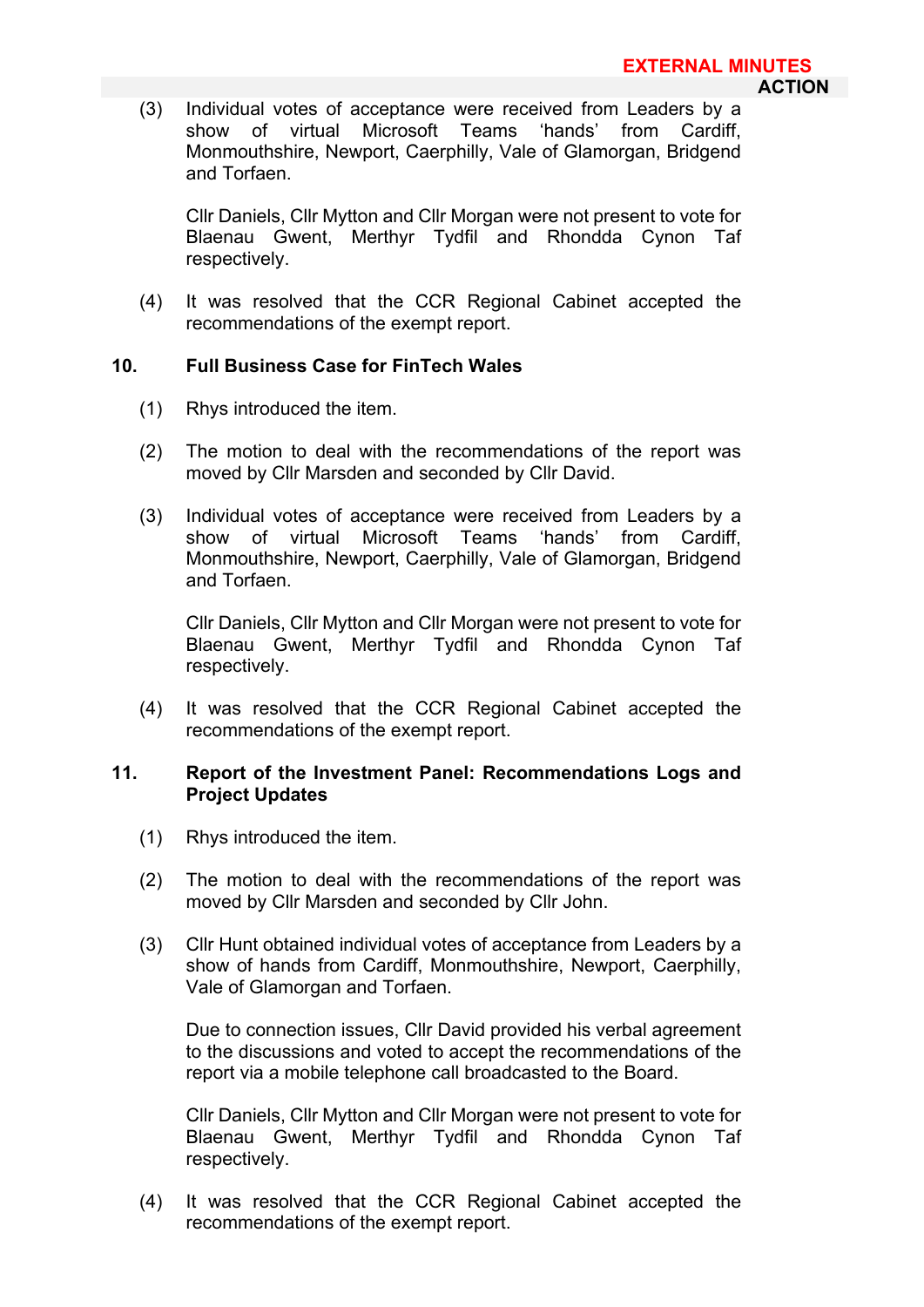# **Additional Note**

Cllr Hunt thanked his colleagues for their input and support as the next formal meeting would have different Leaders. Cllr Hunt also expressed his and the Board's thanks to Cllr Moore for all his support and commitment to the CCR.

Cllr Moore thanked the Board for their support. Cllr Moore said that the CCR was doing a phenomenal job and expressed his best wishes for the CCR for the future.

The meeting ended at 11:21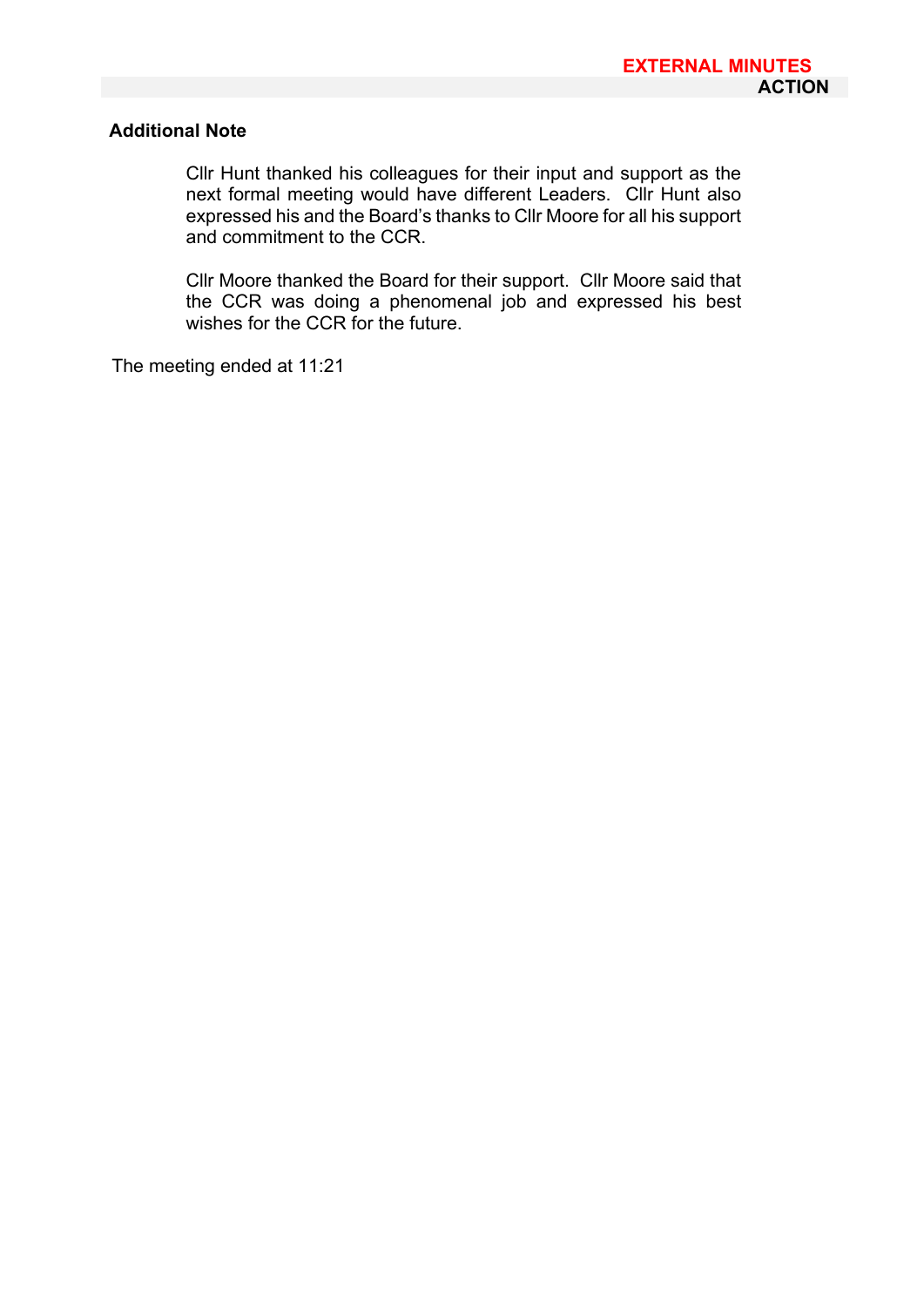

# Prifddinas-Ranbarth Caerdydd **Cyfarfod y Cabinet Rhanbarthol**

09.30am-11.30am ddydd Llun 14 Mawrth 2022 Cyfarfod o Bell yn defnyddio Microsoft Teams

# **Cofnodion**

# **Arweinwyr a Phrif Weithredwyr**

| Y Cynghorydd Huw David                     | Arweinydd                            | CBS Pen-y-bont ar Ogwr        |
|--------------------------------------------|--------------------------------------|-------------------------------|
| <b>Mark Shephard</b>                       | <b>Prif Weithredwr</b>               | CBS Pen-y-bont ar Ogwr        |
| Y Cynghorydd Huw Thomas,                   | Arweinydd                            | <b>Cyngor Caerdydd</b>        |
| Is-gadeirydd                               |                                      |                               |
| <b>Paul Orders</b>                         | <b>Prif Weithredwr</b>               | <b>Cyngor Caerdydd</b>        |
| Y Cynghorydd Philippa                      | Arweinydd                            | <b>CBS Caerffili</b>          |
| Marsden, Is-gadeirydd                      |                                      |                               |
| <b>Christina Harrhy</b>                    | <b>Prif Weithredwr</b>               | <b>CBS Caerffili</b>          |
| <b>Ellis Cooper</b>                        | <b>Prif Weithredwr</b>               | <b>CBS Merthyr Tudful</b>     |
| Y Cynghorydd Richard John,<br>Is-gadeirydd | Arweinydd                            | <b>Cyngor Sir Fynwy</b>       |
| <b>Paul Matthews</b>                       | <b>Prif Weithredwr</b>               | <b>Cyngor Sir Fynwy</b>       |
| Y Cynghorydd Jane Mudd                     | Arweinydd                            | <b>Cyngor Dinas Casnewydd</b> |
| <b>Beverly Owen</b>                        | <b>Prif Weithredwr</b>               | <b>Cyngor Dinas Casnewydd</b> |
| <b>Christopher Bradshaw</b>                | <b>Prif Weithredwr</b>               | <b>CBS Rhondda Cynon Taf</b>  |
| Y Cynghorydd Anthony Hunt,                 | Arweinydd                            | <b>CBS Torfaen</b>            |
| Cadeirydd                                  |                                      |                               |
| <b>Stephen Vickers</b>                     | <b>Prif Weithredwr</b>               | <b>CBS</b> Torfaen            |
| Y Cynghorydd Neil Moore                    | Arweinydd                            | <b>Cyngor Bro Morgannwg</b>   |
| <b>Rob Thomas</b>                          | <b>Prif Weithredwr</b>               | <b>Cyngor Bro Morgannwg</b>   |
|                                            |                                      |                               |
| Swyddogion                                 |                                      |                               |
| Damien McCann                              | Cyfarwyddwr                          | <b>CBS Blaenau Gwent</b>      |
|                                            | Gwasanaethau                         |                               |
|                                            | Cymdeithasol                         |                               |
| <b>Marcus Goldsworthy</b>                  | Pennaeth Adfywio a<br>Chynllunio     | Cyngor Bro Morgannwg          |
| <b>Christopher Lee</b>                     | Y Swyddog Adran 151                  | <b>Corff Atebol</b>           |
| <b>Gill Brown</b>                          | Cyfrifydd Grŵp                       | <b>Corff Atebol</b>           |
| <b>Lindsey Yeoman</b>                      | Cyfrifydd                            | <b>Corff Atebol</b>           |
| <b>Gareth Gates</b>                        | Cyfrifydd                            | <b>Corff Atebol</b>           |
| <b>James Williams</b>                      | Cyfreithiwr                          | <b>Corff Atebol</b>           |
| <b>Kellie Beirne</b>                       | Cyfarwyddwr                          | Swyddfa P-RC                  |
| <b>Rhys Thomas</b>                         | <b>Prif Swyddog Gweithredol</b>      | Swyddfa P-RC                  |
| <b>Hrjinder Singh</b>                      | Pennaeth Cyllid, Risg a              | Swyddfa P-RC                  |
|                                            | Sicrwydd                             |                               |
| Jon Wood                                   | <b>Pennaeth Arloesedd</b>            | Swyddfa P-RC                  |
| <b>Colan Mehaffey</b>                      | Pennaeth Arloesedd Digidol           | Swyddfa P-RC                  |
|                                            | a Data                               |                               |
| <b>Suzanne Chesterton</b>                  | Pennaeth Llywodraethu,               | Swyddfa P-RC                  |
|                                            | Polisi a Chyfathrebu                 |                               |
| <b>Steven Hazleton</b>                     | Arweinydd Marchnata a<br>Chyfathrebu | Swyddfa P-RC                  |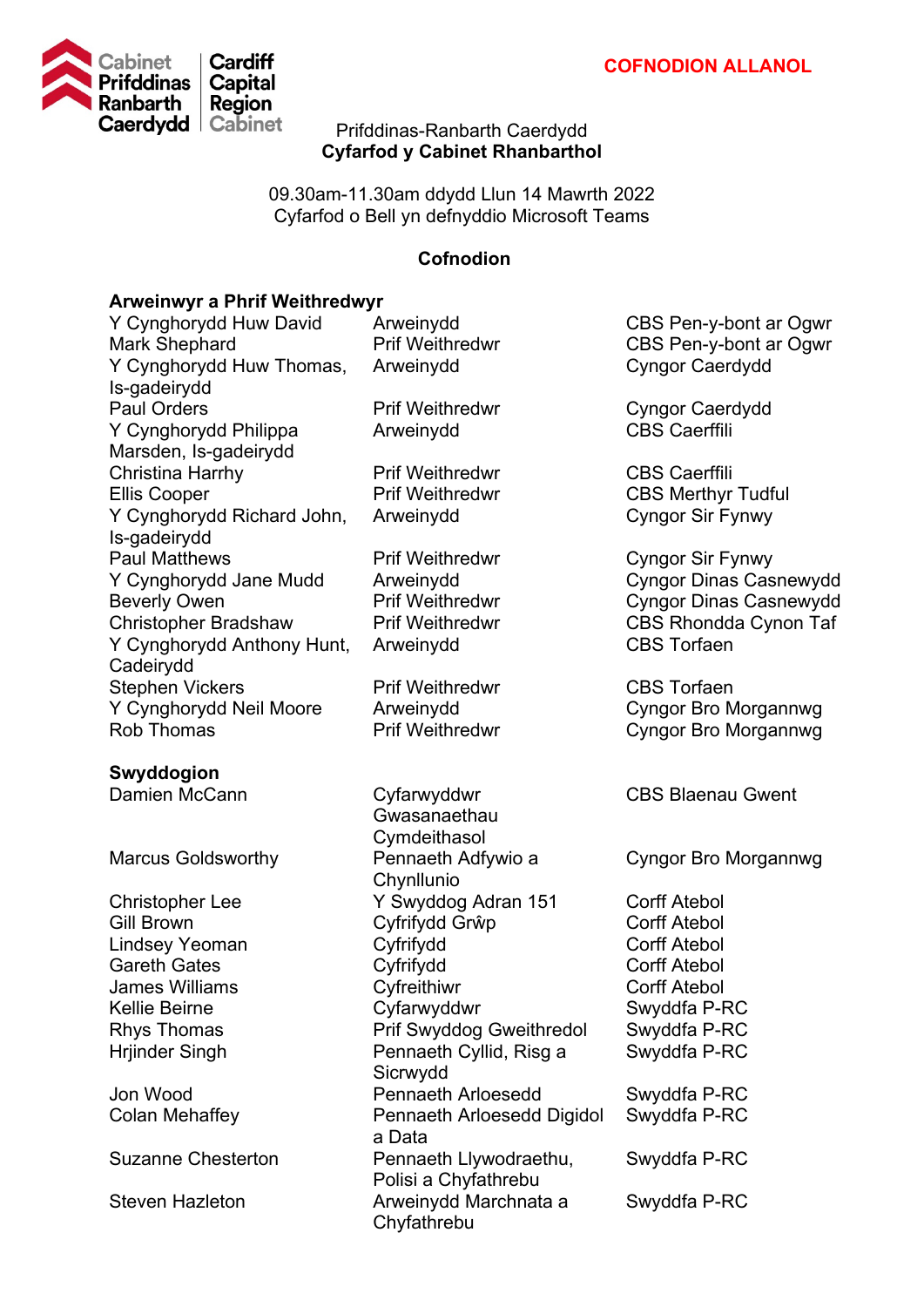| Nicola Butler<br>Liz Fitzgerald (cofnodion)                                                     | Swyddog Datblygu Busnes<br>a Phartneriaethau<br>Swyddog Datblygu Busnes<br>a Phartneriaethau           | UUI NUDIUN ALLANUL<br>Swyddfa P-RC<br>Swyddfa P-RC                                    |
|-------------------------------------------------------------------------------------------------|--------------------------------------------------------------------------------------------------------|---------------------------------------------------------------------------------------|
| <b>Arsylwyr</b><br><b>Gareth Ashman</b><br>Jenna Dillon                                         | <b>Pennaeth Seilwaith</b><br>Uwch-reolwr Cyflawni<br>Prosiectau - De-ddwyrain                          | Llywodraeth y DU<br>Llywodraeth Cymru                                                 |
| <b>Claire Jenkins</b>                                                                           | Cymru<br>Ymgynghorydd Arbenigol                                                                        | Llywodraeth Cymru                                                                     |
| Ymddiheuriadau<br>Y Cynghorydd Nigel Daniels<br>Y Cynghorydd Lisa Mytton<br>Y Cynghorydd Andrew | Arweinydd<br>Arweinydd<br>Arweinydd                                                                    | <b>CBS Blaenau Gwent</b><br><b>CBS Merthyr Tudful</b><br><b>CBS Rhondda Cynon Taf</b> |
| Morgan<br><b>Michelle Morris</b><br>Nicola Somerville<br>Robert O'Dwyer                         | <b>Rheolwr Gyfarwyddwr</b><br>Pennaeth Twf Cynhwysol a<br>Datblygu Busnes<br><b>Pennaeth Seilwaith</b> | <b>CBS Blaenau Gwent</b><br>Swyddfa P-RC<br>Swyddfa P-RC                              |
|                                                                                                 |                                                                                                        |                                                                                       |

**COFNODION ALLANOL**

Dechreuwyd recordio'r cyfarfod am 09:40

|               |     |                                                                                                                       | <b>CAM</b><br><b>GWEITHREDU</b> |
|---------------|-----|-----------------------------------------------------------------------------------------------------------------------|---------------------------------|
| $\mathbf 1$ . |     | Croeso ac Ymddiheuriadau                                                                                              |                                 |
|               |     | Agorodd y Cynghorydd Hunt y cyfarfod a nodwyd yr<br>ymddiheuriadau.                                                   |                                 |
| 2.            |     | Datgan Buddiannau                                                                                                     |                                 |
|               |     | Ni dderbyniwyd unrhyw ddatganiadau buddiannau.                                                                        |                                 |
| 3.            |     | Cofnodion y cyfarfod Cabinet a gynhaliwyd ar 21 Chwefror<br>2021                                                      |                                 |
|               |     | Cytunwyd bod cofnodion y cyfarfod blaenorol ar 21 Chwefror<br>yn gofnod gwir a chywir o'r cyfarfod.                   |                                 |
| 4.            |     | Sefyllfa Monitro Cyllideb Refeniw y Cydbwyllgor Mis 10<br>2021/22                                                     |                                 |
|               | (1) | Cyflwynodd Chris yr adroddiad.                                                                                        |                                 |
|               | (2) | Cynigiwyd y cynnig i ymdrin ag argymhellion yr adroddiad gan<br>y Cynghorydd Marsden a'i eilio gan y Cynghorydd Hunt. |                                 |

(3) Derbyniodd y Cynghorydd Hunt bleidleisiau derbyn unigol gan yr Arweinwyr yn y drefn ganlynol: Sir Fynwy; Casnewydd;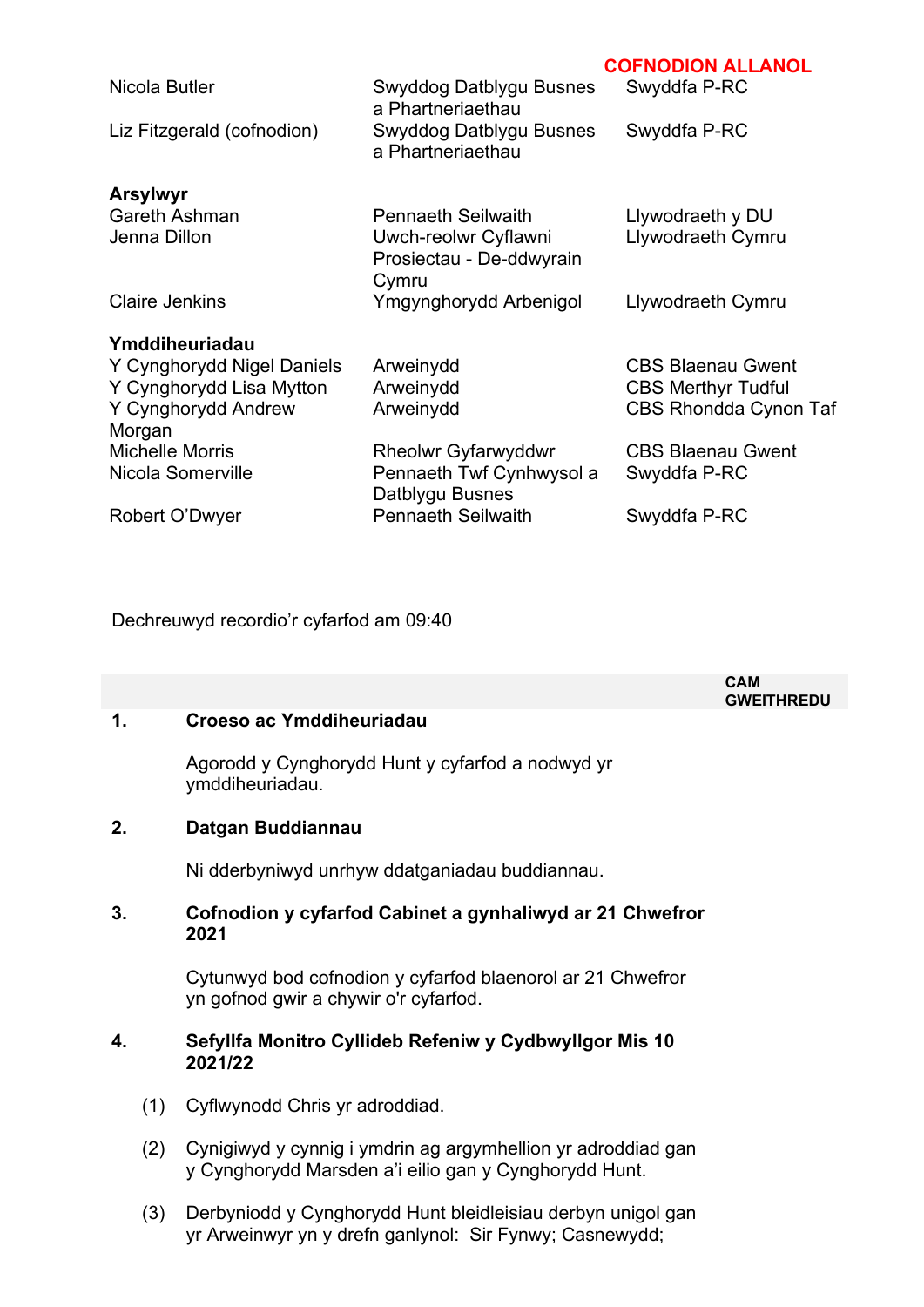Caerdydd; Caerffili; Bro Morgannwg; Pen-y-bont ar Ogwr; **Torfaen** 

Nid oedd y Cynghorydd Daniels, y Cynghorydd Mytton a'r Cynghorydd Morgan yn bresennol i bleidleisio dros Flaenau Gwent, Merthyr Tudful a Rhondda Cynon Taf yn y drefn honno.

- (4) Penderfynwyd bod Cabinet Rhanbarthol P-RC:
	- (1) nodi'r gwariant gwirioneddol, yr incwm a'r sefyllfa alldro blwyddyn lawn a ragwelir ar 31 Ionawr 2022 (Mis 10), yn erbyn y Gyllideb Refeniw ar gyfer 2021/22 a gymeradwywyd.

## **5. Cynllun Busnes Blynyddol 2021/22 - Adroddiad Perfformiad Chwarter 3**

- (1) Cyflwynodd Kellie yr adroddiad a rhoddodd rywfaint o naratif o amgylch yr adroddiad perfformiad.
- (2) Gofynnodd y Cynghorydd Thomas a ddylid trefnu Sesiwn Friffio cyn gynted ag y bo'n ymarferol bosibl i'r Cabinet Rhanbarthol newydd helpu i ddeall prif faterion a nodweddion prosiectau allweddol.
	- **CAM GWEITHREDU:** Byddai sesiwn Friffio yn cael ei chynnal yn dilyn yr etholiadau llywodraeth leol ym mis Mai i sicrhau bod gweinyddiaethau newydd yn cael y wybodaeth ddiweddaraf am brosiectau Prifddinas-Ranbarth Caerdydd.
- (3) Cynigiwyd y cynnig i ymdrin ag argymhellion yr adroddiad gan y Cynghorydd Marsden a'i eilio gan y Cynghorydd John.
- (4) Derbyniodd y Cynghorydd Hunt bleidleisiau derbyn unigol gan yr Arweinwyr yn y drefn ganlynol: Sir Fynwy; Casnewydd; Caerdydd; Caerffili; Bro Morgannwg; Pen-y-bont ar Ogwr; Torfaen.

Nid oedd y Cynghorydd Daniels, y Cynghorydd Mytton a'r Cynghorydd Morgan yn bresennol i bleidleisio dros Flaenau Gwent, Merthyr Tudful a Rhondda Cynon Taf yn y drefn honno.

- (5) Penderfynwyd bod Cabinet Rhanbarthol P-RC:
	- (1) yn nodi'r cynnydd cyffredinol yn Chwarter 3 2021/22 gan gynnwys sefyllfa'r gyllideb a adroddir yn Atodiad 2;
	- (2) ystyried a chymeradwyo adroddiadau perfformiad Chwarter 3 ac awdurdodi Cyfarwyddwr Bargen Ddinesig Prifddinas-Ranbarth Caerdydd i gyflwyno'r adroddiadau'n ffurfiol, gan gynnwys gwybodaeth ategol i Lywodraeth y

**KB**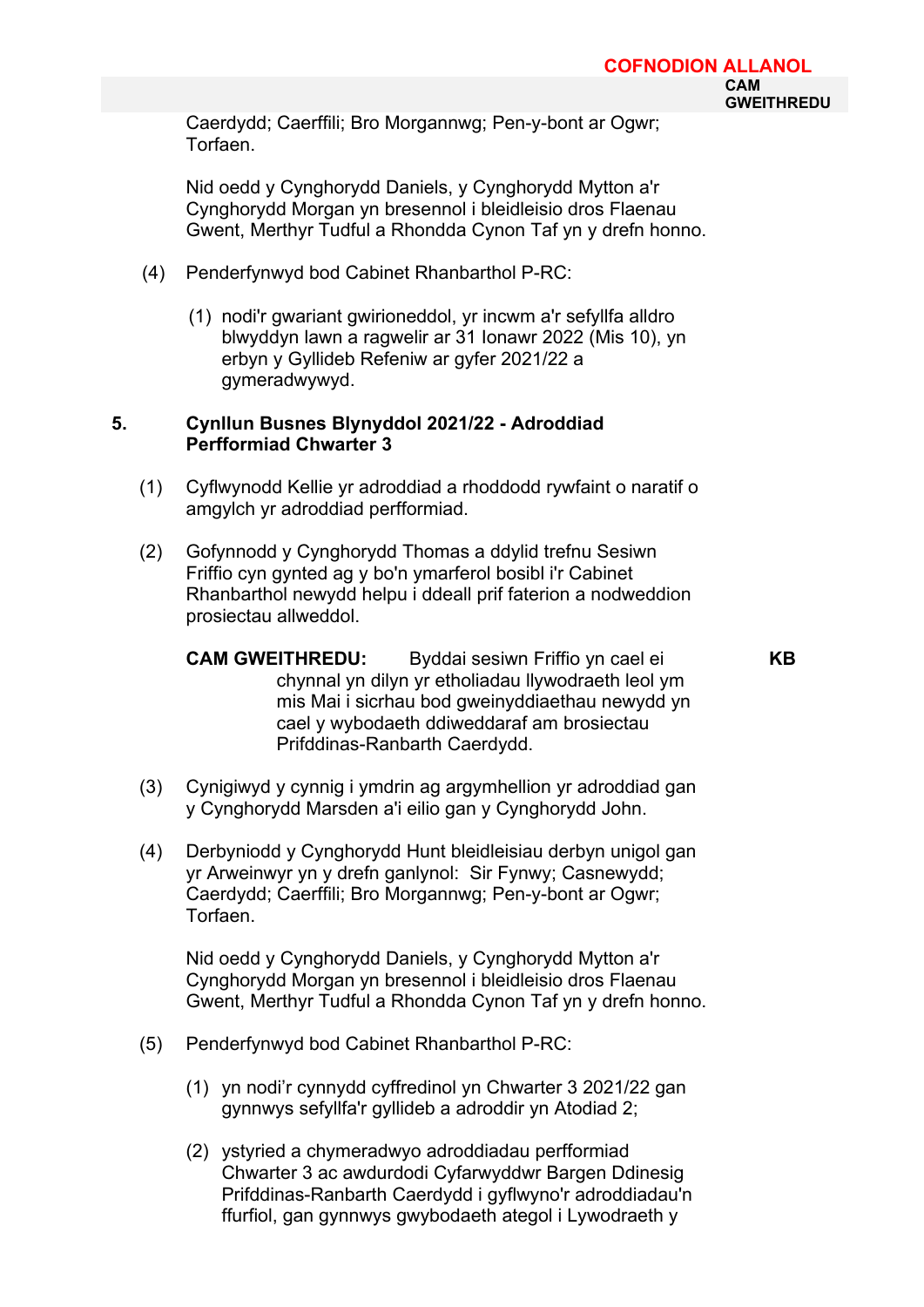DU a Llywodraeth Cymru, a rhanddeiliaid eraill yn ôl y gofyn, ar ran y Cabinet Rhanbarthol;

- (3) nodi Adroddiad Monitro Rhaglen Chwarter 3 yn Atodiad 1 sy'n nodi'r dull gwell o dynnu sylw at adroddiadau a monitro rhaglenni cynhwysfawr cyffredinol ar y gyfran gyntaf o brosiectau cyflawni;
- (4) nodi'r gwaith ar wireddu budd-daliadau ac asesu effaith, ochr yn ochr â datblygu fframwaith rhagweld a phroffilio ariannol newydd i wella model gweithredu cyffredinol P-RC, gan sicrhau ei fod yn addas i'r diben.
- **6. Cronfa Gychwynnol Cymoedd y Gogledd** *Mae Atodiad 1 i'r adroddiad hwn wedi'i eithrio rhag cael ei gyhoeddi gan ei fod yn cynnwys gwybodaeth o'r math a ddisgrifir ym mharagraffau 14 (gwybodaeth sy'n ymwneud â materion ariannol neu fusnes unrhyw berson penodol) a 21 (prawf budd y cyhoedd) o rannau 4 a 5 o Atodlen 12A i Ddeddf Llywodraeth Leol 1972, ac ym mhob un o amgylchiadau'r achos, mae budd y cyhoedd mewn cynnal yr eithriad yn drech na budd y cyhoedd o ran datgelu'r wybodaeth.*
	- (1) Cyflwynodd Kellie yr adroddiad.
	- (2) Trafododd yr arweinwyr yr eitem:
		- Croesawodd y Cynghorydd Thomas yr adroddiad mewn egwyddor ond cwestiynodd resymeg creu cronfa benodol y tu hwnt i'r Gronfa Fuddsoddi Ehangach (CFE). Gofynnodd a fyddai'r targedau Dangosyddion Perfformiad Allweddol yn cael eu hamrywio gan eu bod yn bodoli ar gyfer y gronfa gyffredinol, h.y. i'w gwneud yn fwy hyblyg.
			- Cadarnhaodd Kellie y byddent yn parhau i ganolbwyntio ar 3 tharged allweddol Llywodraeth y DU, sef GYC, swyddi a mewnfuddsoddi. Byddai hyblygrwydd i deilwra'r gronfa.
		- Dywedodd y Cynghorydd Mudd ei bod yn gefnogol mewn egwyddor, ond dylai'r naratif gyfeirio at lefelau amddifadedd yn ardaloedd trefol y rhanbarth. Byddai'n bwysig cydnabod hyn; pe bai'r rhanbarth yn canolbwyntio ar y prosiect hwn, roedd angen i'r naratif gydnabod bod ardaloedd o anfantais ar draws y rhanbarth cyfan.
		- Roedd y Cynghorydd Marsden yn falch o weld yr adroddiad. Roedd yn rhaid cydnabod materion yn ymwneud â'r bwlch hyfywedd. Cytunodd y Cynghorydd Marsden â sylwadau'r Cynghorydd Mudd.
			- Dywedodd Kellie mai addasu oedd y gair gwylio, ac yr oedd yn ymwneud â'r twf ar gyfer y rhanbarth cyfan yn cael ei ddosbarthu a'i gynnwys. Roedd Prifddinas-Ranbarth Caerdydd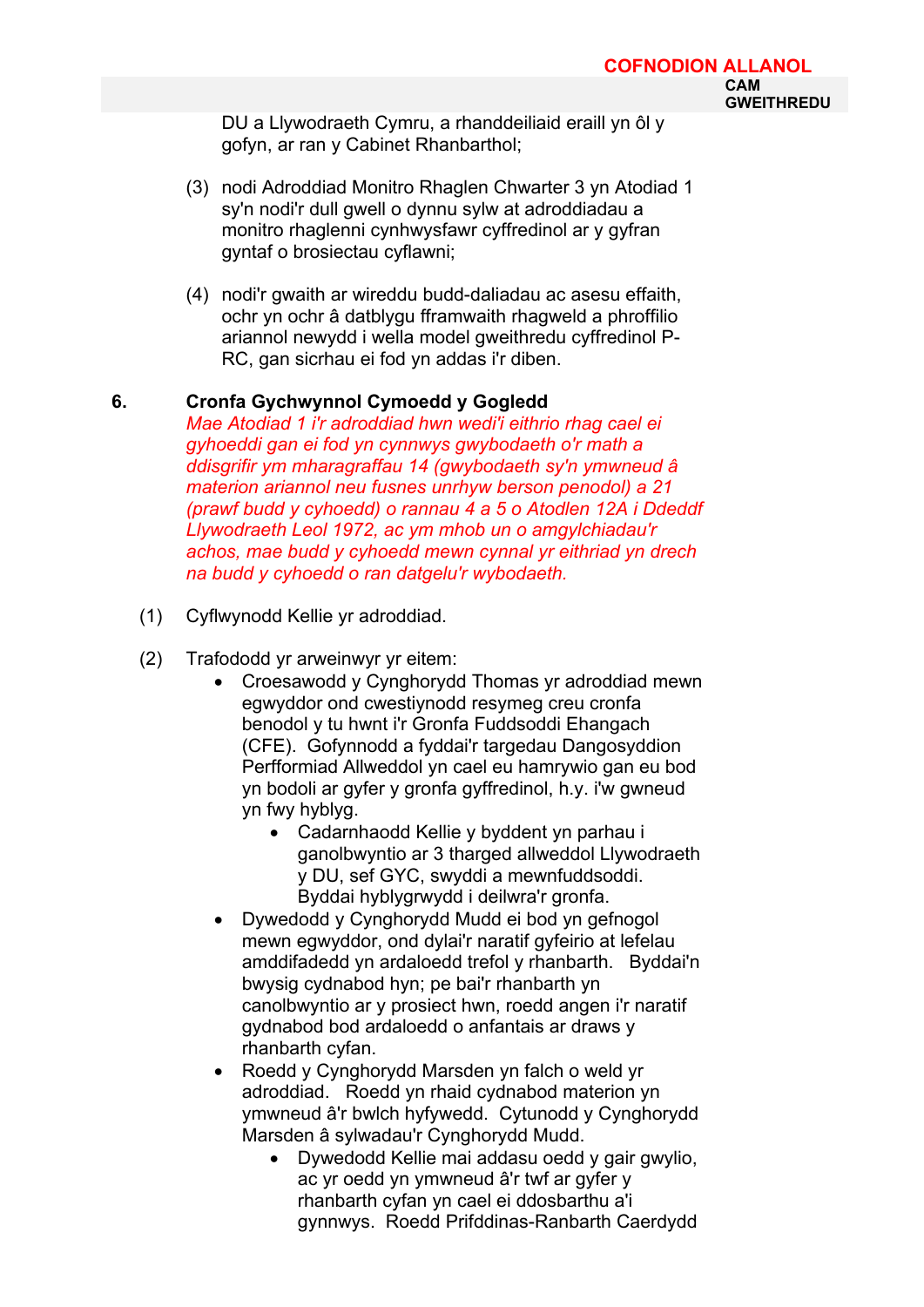o'r farn, gydag arian cyfatebol posibl gan Lywodraeth Cymru, y byddai hyn yn ymyriad hirdymor ar raddfa fawr i fynd i'r afael â materion strwythurol dwfn.

- Croesawodd y Cynghorydd David yr adroddiad a'r fenter; roedd arweinwyr wedi gweld mentrau olynol i fynd i'r afael â'r anghydraddoldeb a'r anfanteision yn eu cymunedau. Cafwyd rhywfaint o lwyddiant a byddai'n bwysig i'r rhanbarth arwain ar y fenter ddiweddaraf hon. Byddai angen buddsoddiad hirdymor mawr ond byddai hefyd angen yr un trylwyredd ag ar brosiectau eraill a byddai angen iddynt sicrhau ei fod yn ystwyth.
	- Dywedodd Kellie fod y Cynghorydd David yn iawn, bod yr egwyddorion wedi helpu i adeiladu momentwm. Nid oedd Llywodraethau'r DU a Chymru am weld yr egwyddorion hynny'n cael eu colli.
	- Dywedodd Paul Matthews fod Panel Buddsoddi Prifddinas-Ranbarth Caerdydd wedi cael dadl am y materion yr oedd y Cynghorydd Thomas wedi cyfeirio atynt a'u bod wedi'u hargyhoeddi bod mantais i'r gronfa ychwanegol yn seiliedig ar drafodaeth ynghylch metrigau. Dywedodd Paul y byddai angen i'r rhanbarth fod yn ofalus o amgylch yr iaith a chyfathrebu er mwyn sicrhau bod y ddelwedd gywir yn cael ei chyflwyno, h.y. byddai'n gronfa hadau.
- Cytunodd y Cynghorydd Hunt â sylwadau Paul ac y byddai cronfa hadau yn gyson ag ymagwedd y rhanbarth a'r awydd i'r rhanbarth fod yn gatalydd a cheisio torri'r mowld.
- (3) Cynigiwyd y cynnig i ymdrin ag argymhellion yr adroddiad gan y Cynghorydd Marsden a'i eilio gan y Cynghorydd John.
- (4) Derbyniodd y Cynghorydd Hunt bleidleisiau derbyn unigol gan yr Arweinwyr yn y drefn ganlynol: Caerdydd; Sir Fynwy; Casnewydd; Caerffili; Bro Morgannwg; Pen-y-bont ar Ogwr; Torfaen.

Nid oedd y Cynghorydd Daniels, y Cynghorydd Mytton a'r Cynghorydd Morgan yn bresennol i bleidleisio dros Flaenau Gwent, Merthyr Tudful a Rhondda Cynon Taf yn y drefn honno.

- (5) Penderfynwyd bod Cabinet Rhanbarthol P-RC:
	- (1) cymeradwyo'r cynnig yn yr adroddiad i neilltuo tua £30M o'r Gronfa Buddsoddi Ehangach i gyflymu'r gwaith o ddatblygu a defnyddio Cronfa Gychwynnol Cymoedd y Gogledd - yn amodol ar achos busnes a gofynion y Fframwaith Buddsoddi ac Ymyrryd.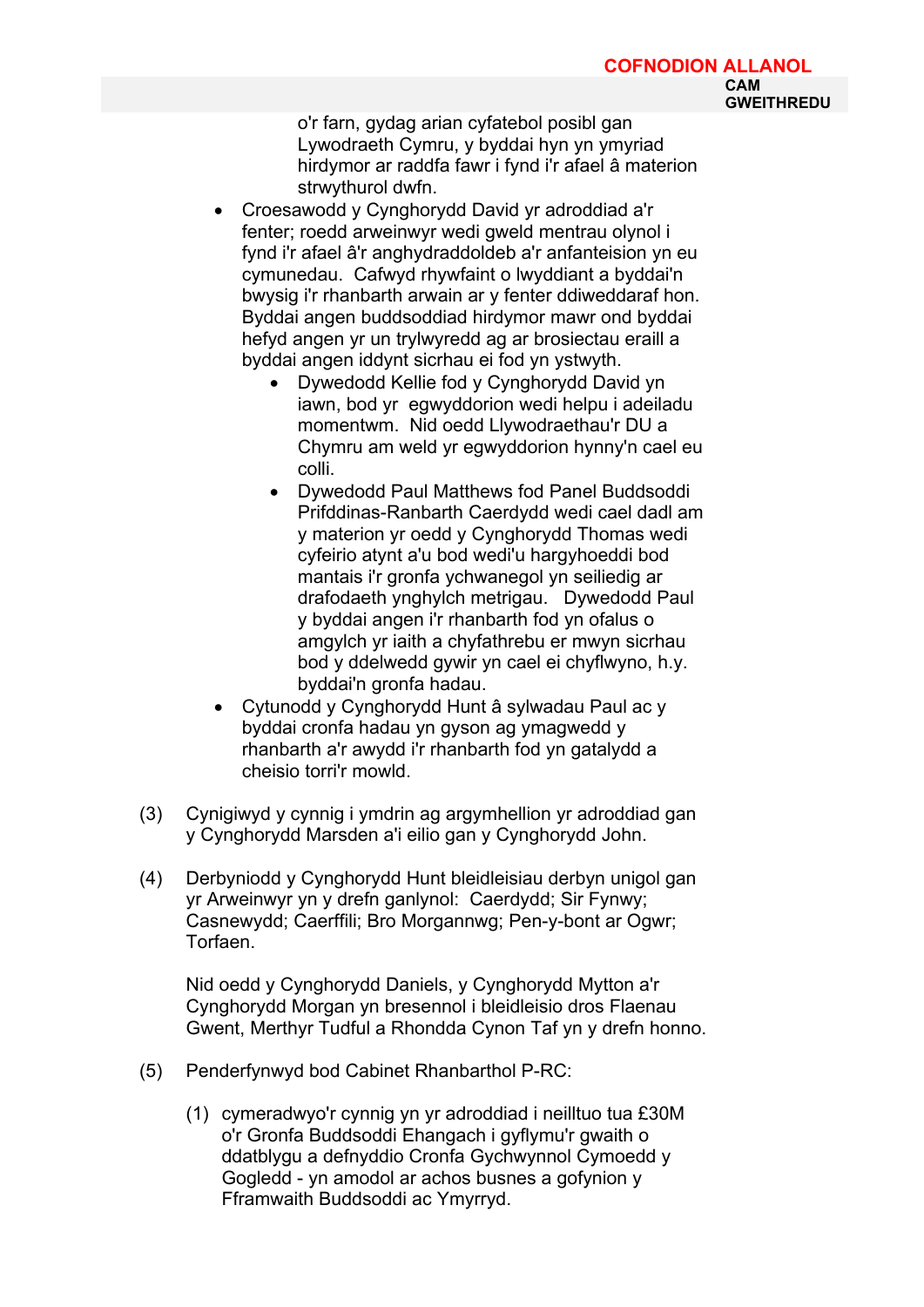- (2) cymeradwyo dyfarnu £1M o Gronfa Datblygu Prosiect Prifddinas-Ranbarth Caerdydd yn 2022/23 i fuddsoddi yn y capasiti sydd ei angen i brofi hyfywedd a dilysrwydd rhai cynigion, o dan benawdau blaenoriaeth ac er mwyn llunio, hysbysu a phrofi'r achos busnes; a
- (3) chymeradwyo camau i gynnwys Llywodraeth Cymru mewn deialog am ddatblygiad Parc Rhanbarthol y Cymoedd yn y dyfodol a'i botensial i gyd-fynd ag amcanion y Cydbwyllgor.

# **7. Ceisiadau Cronfa Codi'r Gwastad Trafnidiaeth Awdurdodau Lleol**

- (1) Cyflwynodd Kellie yr eitem.
- (2) Cynigiwyd y cynnig i ymdrin ag argymhellion yr adroddiad gan y Cynghorydd Marsden a'i eilio gan y Cynghorydd John.
- (3) Derbyniodd y Cynghorydd Hunt bleidleisiau derbyn unigol gan yr Arweinwyr yn y drefn ganlynol: Caerdydd; Sir Fynwy; Casnewydd; Caerffili; Bro Morgannwg; Pen-y-bont ar Ogwr; Torfaen.

Nid oedd y Cynghorydd Daniels, y Cynghorydd Mytton a'r Cynghorydd Morgan yn bresennol i bleidleisio dros Flaenau Gwent, Merthyr Tudful a Rhondda Cynon Taf yn y drefn honno.

- (4) Penderfynwyd bod Cabinet Rhanbarthol P-RC:
	- (1) nodi a rhoi cymeradwyaeth strategol i'r cynlluniau y mae Cynghorau cyfansoddol P-RC yn bwriadu eu cyflwyno fel ceisiadau Cronfa Codi'r Gwastad i sicrhau bod y rhanbarth yn cyflwyno rhaglen gydlynol. Bydd y ceisiadau unigol yn ffurfio rhannau o raglen gyflawni sy'n dangos eu bod yn cydweddu'n rhanbarthol ac yn strategol ac sy'n cyd-fynd â'r strategaethau perthnasol a nodwyd, gan gynnwys:
		- Comisiwn Trafnidiaeth DDdC
		- Adolygiad Hendy o Gysylltedd Undebau
		- Fframwaith Gwella'r Metro
		- Porth y Gorllewin / coridorau trafnidiaeth strategol a chynllun trafnidiaeth is-genedlaethol
		- Gweledigaeth Rheilffordd Teithwyr P-RC
		- Cynlluniau Metro a Mwy
		- Ail-ddatblygu 'Metro Canolog' Canol Caerdydd yn gynhwysfawr
		- Strategaeth Drafnidiaeth Cymru

Rhoddwyd y gorau i recordio'r cyfarfod am 10:18

(5) Cadarnhaodd y Cynghorydd Thomas ei bleidlais ar gyfer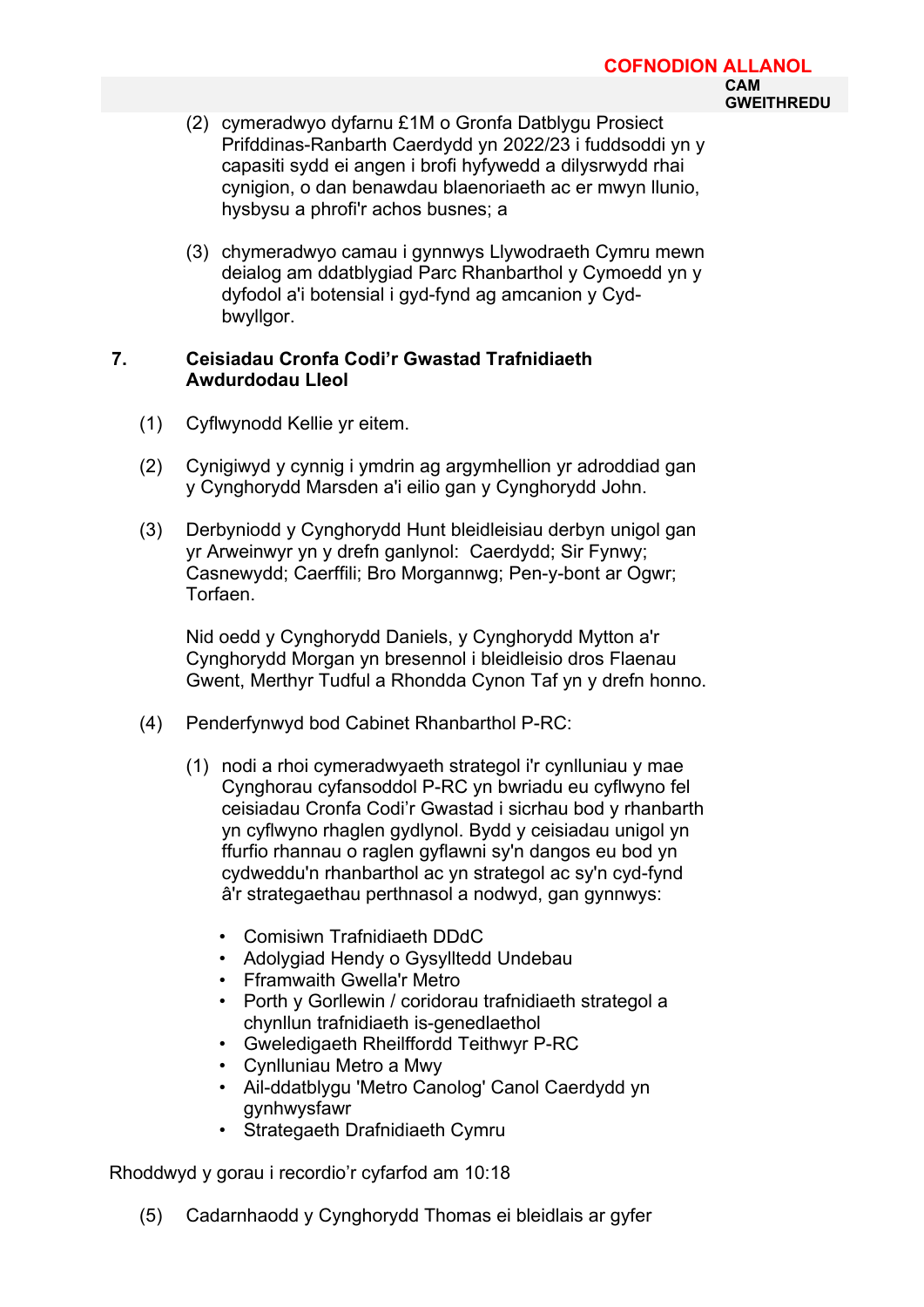#### **COFNODION ALLANOL CAM GWEITHREDU**

Ceisiadau Cronfa Codi'r Gwastad Trafnidiaeth Awdurdodau Lleol Eitem 7 er mwyn sicrhau bod pleidlais cworwm wedi'i chyflawni, gan fod problemau yn ymwneud â chysylltu wedi codi pan oedd y bleidlais wreiddiol wedi'i chynnal. Cadarnhaodd James fod y bleidlais wedi'i sicrhau'n gywir.

*Mae'r adroddiadau a'r trafodaethau isod wedi'u heithrio rhag cael eu cyhoeddi am eu bod yn cynnwys gwybodaeth o'r math a ddisgrifir ym mharagraffau 14 (gwybodaeth sy'n ymwneud â materion ariannol neu fusnes unrhyw berson penodol) a 21 (prawf budd y cyhoedd) o rannau 4 a 5 o Atodlen 12A i Ddeddf Llywodraeth Leol 1972, ac ym mhob un o amgylchiadau'r achos mae budd y cyhoedd mewn cynnal yr eithriad yn drech na budd y cyhoedd wrth ddatgelu'r wybodaeth*

# **8. Achos Busnes Llawn dros y Ganolfan Arloesi Seiber**

- (1) Cyflwynodd Colan yr eitem ac aeth drwy gyflwyniad.
- (2) Cynigiwyd y cynnig i ymdrin ag argymhellion yr adroddiad gan y Cynghorydd Marsden a'i eilio gan y Cynghorydd John.
- (3) Cafwyd pleidleisiau unigol o dderbyn gan Arweinwyr drwy 'godi dwylo' rhithwir dros Microsoft Teams o Gaerdydd, Sir Fynwy, Casnewydd, Caerffili, Bro Morgannwg, Pen-y-bont ar Ogwr a Thorfaen.

Nid oedd y Cynghorydd Daniels, y Cynghorydd Mytton a'r Cynghorydd Morgan yn bresennol i bleidleisio dros Flaenau Gwent, Merthyr Tudful a Rhondda Cynon Taf yn y drefn honno.

(4) Penderfynwyd bod Cabinet Rhanbarthol P-RC yn derbyn argymhellion yr adroddiad eithriedig.

# **9. Achos Busnes Llawn ar gyfer Gradd Meistr mewn Seiberddiogelwch a Thechnoleg**

- (1) Cyflwynodd Rhys yr eitem.
- (2) Cynigiwyd y cynnig i ymdrin ag argymhellion yr adroddiad gan y Cynghorydd Marsden a'i eilio gan y Cynghorydd John.
- (3) Cafwyd pleidleisiau unigol o dderbyn gan Arweinwyr drwy 'godi dwylo' rhithwir dros Microsoft Teams o Gaerdydd, Sir Fynwy, Casnewydd, Caerffili, Bro Morgannwg, Pen-y-bont ar Ogwr a Thorfaen.

Nid oedd y Cynghorydd Daniels, y Cynghorydd Mytton a'r Cynghorydd Morgan yn bresennol i bleidleisio dros Flaenau Gwent, Merthyr Tudful a Rhondda Cynon Taf yn y drefn honno.

(4) Penderfynwyd bod Cabinet Rhanbarthol P-RC yn derbyn argymhellion yr adroddiad eithriedig.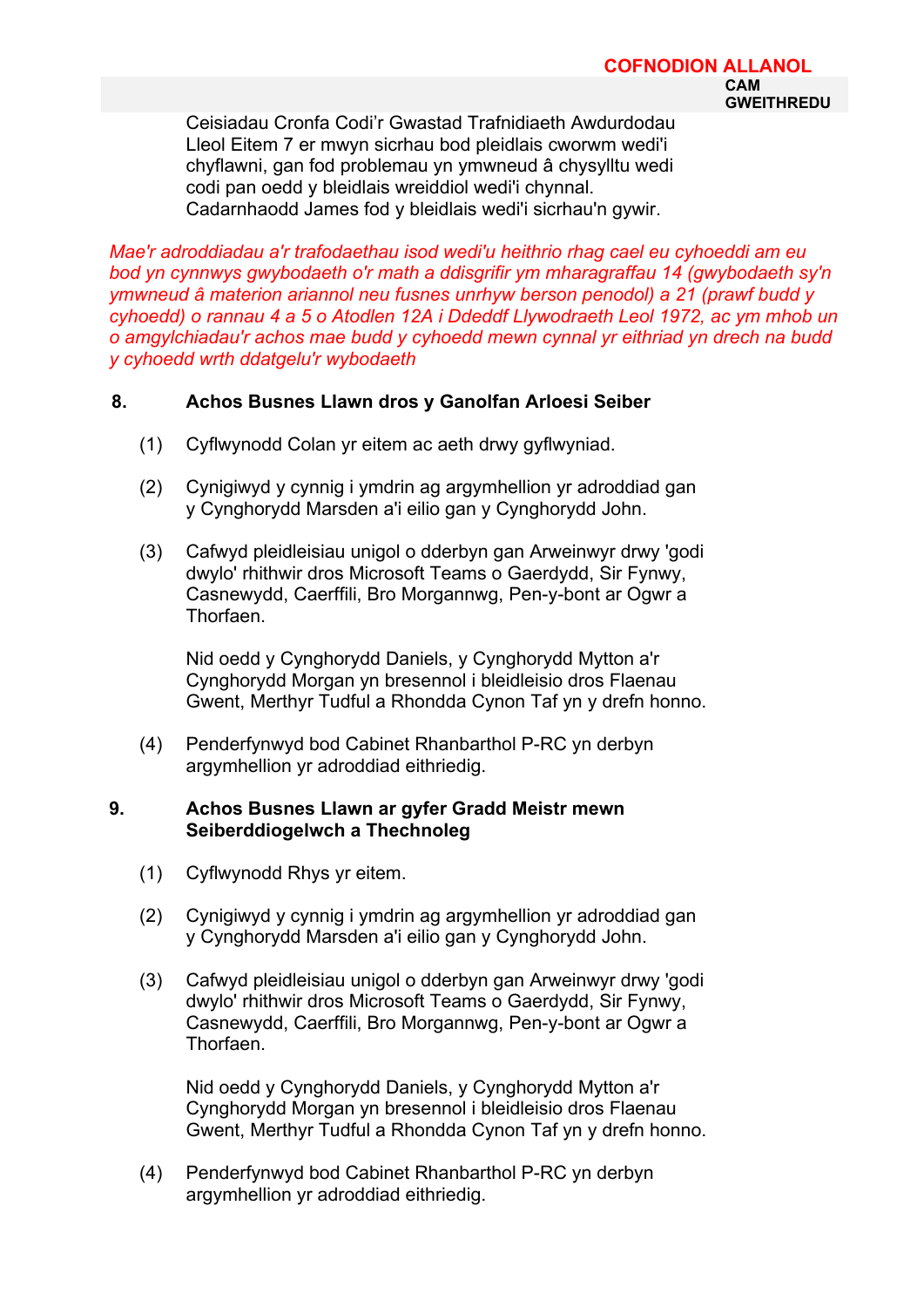#### **10. Achos Busnes Llawn ar gyfer Technoleg Ariannol Cymru**

- (1) Cyflwynodd Rhys yr eitem.
- (2) Cafodd y cynnig i ddelio ag argymhellion yr adroddiad ei roi gerbron gan y Cynghorydd Marsden a'i eilio gan y Cynghorydd David.
- (3) Cafwyd pleidleisiau unigol o dderbyn gan Arweinwyr drwy 'godi dwylo' rhithwir dros Microsoft Teams o Gaerdydd, Sir Fynwy, Casnewydd, Caerffili, Bro Morgannwg, Pen-y-bont ar Ogwr a Thorfaen.

Nid oedd y Cynghorydd Daniels, y Cynghorydd Mytton a'r Cynghorydd Morgan yn bresennol i bleidleisio dros Flaenau Gwent, Merthyr Tudful a Rhondda Cynon Taf yn y drefn honno.

(4) Penderfynwyd bod Cabinet Rhanbarthol P-RC yn derbyn argymhellion yr adroddiad eithriedig.

### **11. Adroddiad y Panel Buddsoddi: Argymhellion, Cofnodion a'r Diweddaraf ar Brosiectau**

- (1) Cyflwynodd Rhys yr eitem.
- (2) Cynigiwyd y cynnig i ymdrin ag argymhellion yr adroddiad gan y Cynghorydd Marsden a'i eilio gan y Cynghorydd John.
- (3) Cafodd y Cynghorydd Hunt bleidleisiau unigol o dderbyn gan Arweinwyr drwy godi dwylo, o Gaerdydd, Sir Fynwy, Casnewydd, Caerffili, Bro Morgannwg a Thorfaen.

Oherwydd materion yn ymwneud â chysylltiadau, rhoddodd y Cynghorydd David ei gytundeb llafar i'r trafodaethau a phleidleisiodd i dderbyn argymhellion yr adroddiad drwy alwad ffôn symudol a ddarlledwyd i'r Bwrdd.

Nid oedd y Cynghorydd Daniels, y Cynghorydd Mytton a'r Cynghorydd Morgan yn bresennol i bleidleisio dros Flaenau Gwent, Merthyr Tudful a Rhondda Cynon Taf yn y drefn honno.

(4) Penderfynwyd bod Cabinet Rhanbarthol P-RC yn derbyn argymhellion yr adroddiad eithriedig.

# **Nodiadau Ychwanegol**

Diolchodd y Cynghorydd Hunt i'w gydweithwyr am eu mewnbwn a'u cefnogaeth gan y byddai gan y cyfarfod ffurfiol nesaf arweinwyr gwahanol. Mynegodd y Cynghorydd Hunt hefyd ei ddiolch ef a'r Bwrdd i'r Cynghorydd Moore am ei holl gefnogaeth a'i ymrwymiad i'r P-RC.